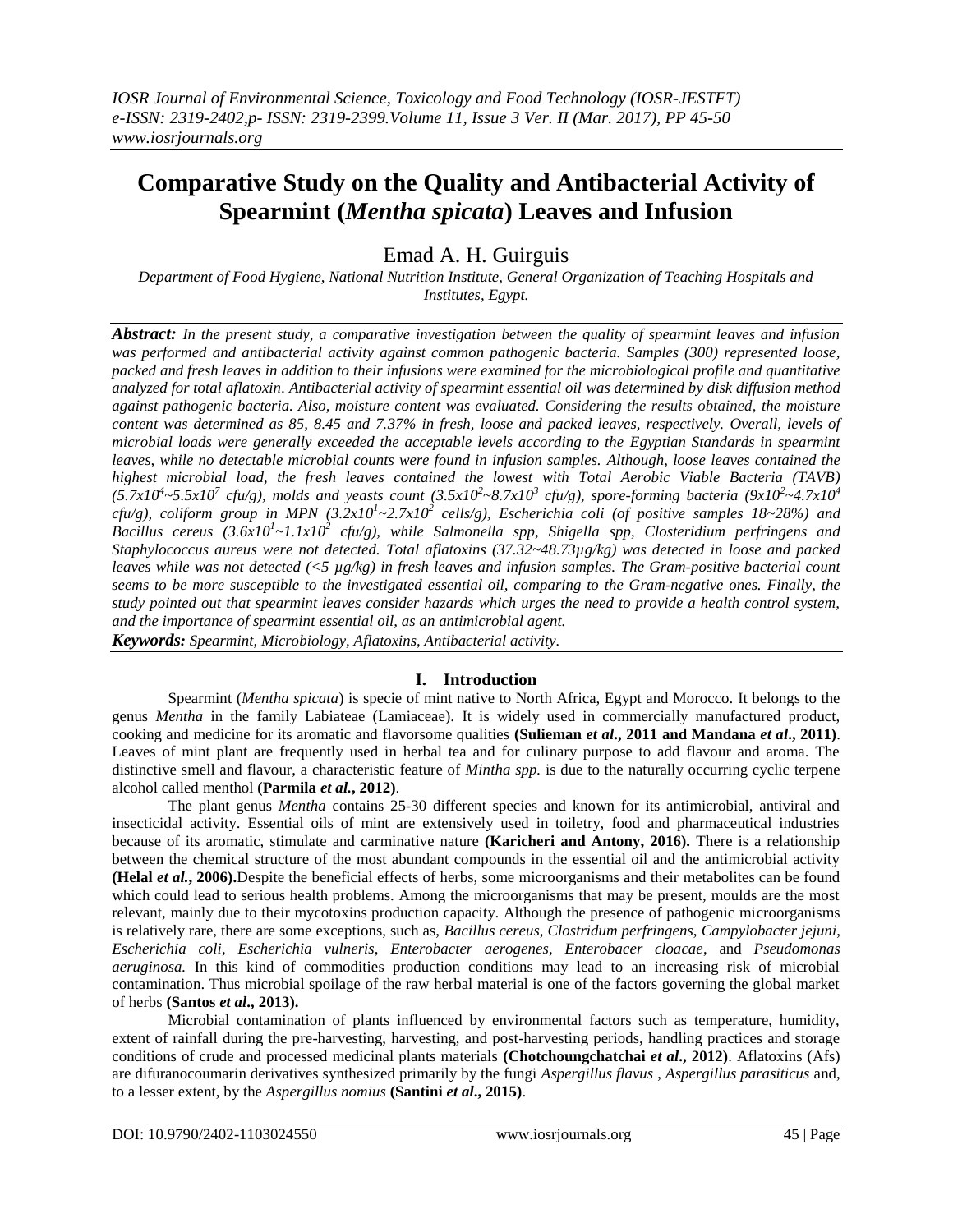The growth of fungi that produced Afs in stored commodities is strongly influenced by environmental conditions: in fact high moisture content can increase the Afs amount of 10 fold in 3-day period (**Hell** *et al***., 2008)**. The application of hot water extraction (herbal infusion) usually compensates for microbiological contamination, since it can be expected that boiling water markedly reduces the viable counts by several log units and also inactivates possible pathogens (**Mukundi, 2015)**.

**The Egyptian Standard (ES: 2367/2006 and ES: 7136/2010)** has proposed to set tolerance levels of dried mint at  $10^4$  cfu/g for the total aerobic viable count and  $10^2$  cfu/g for molds and yeasts count and coliform group count and should be free from pathogenic bacteria. Also total aflatoxins should not exceed 10  $\mu$ g/kg. A general poor microbiological quality of spices and herbs especially those sold as loose in the open air markets. Spices and herbs owe their safety to their low moisture content, but once they get in contact with water-rich food products, microbial populations could develop quickly due to the increasing in water activity (**Debs-Louka** *et al***., 2013).** The aim of this study was to investigate the microbial, total aflatoxins and moisture comparison between spearmint leaves and infusions. Furthermore, study the effect of its essential oil against some pathogenic bacteria.

## **II. Materials & Methods**

### **2.1. Sampling**

A grand total of 300 random samples represented by spearmint leaves included fresh, dry loose and packed forms and there infusions (50 samples of each) were collected from retile markets in Cairo governorate, Egypt. Each sample was kept in a separate sterile plastic bag and preserved in an ice box then transferred to the laboratory under complete aseptic conditions without undue delay and examined as quickly as possible. The infusions were prepared by soaking 1.5 g of the samples in 200 ml boiled water **(Al-Sohaibani** *et al.***, 2011).** The samples were subjected to moisture content, microbiological and aflatoxin analysis as well as the antibacterial property of its essential oils.

## **2.2. Moisture content**

Moisture content of peppermint leaves determined by drying the samples in air forced draft oven (Delab, Mod.: HST-5062, Germany) at 105±5ºC till constant weight achieved according to **AOAC (2006)**.

## **2.3. Microbiological analysis**

Twenty-five grams of the sample were aseptically weighed in sterile stomacher bags, diluted with 225 ml peptone water, homogenized in a stomacher for 2 min  $(10^{-1}$  dilution) and serially diluted in 9 ml of peptone water **(Soriano** *et al.***, 2002)**. Microbiological analysis was performed according to the procedures recommended by the International Commission on Microbiological Specification for Foods **(ICMSF, 1978 and 1996), (Harrigan, 1998) and (ISO, 2013).** Samples were examined to determine Total viable bacterial cout, molds and yeasts count, *B. cereus, Staph. aureus,* coliform group, *E. coli, L. monocytogenes, Salmonella spp., Shigella spp.*, spore-forming bacterial count and *Cl. perfringens*. The respective media were used in dehydrated forms (Oxoid, Difco and LAB-M) in which preparation of media were performed and incubated following the individual instructions: Plate Count Agar; Sabouraud Dextrose Agar; MacConky Broth; Brilliant Green Lactose Broth 2%; Lactose Broth, EMB, Tryptone water, MRVP Medium and Simmon Citrate Agar; PPEMBA; Baired-Parker's Medium and Brain Heart Infusion; Selenite Cystine Broth, Tetrathionate Brilliant Green Broth, Bismuth Sulphate Agar, Brilliant Green Agar, TSI, LIA, SS Agar and XLD Agar; Listeria Enrichment Broth and Oxford Medium, in addition to the serological kits of Bacto Salmonella O antiserum.

## **2.4. Total aflatoxin analysis**

Twenty five grams of ground samples were prepared and subjected to Veratox kit for total aflatoxin (no. 225902, Neogen, UK), a Competitive Direct-Enzyme Linked Immuno-Sorbant Assay (CD-ELISA) in a microwell format. That allows obtaining exact concentrations in µg/kg following its individual instructions. The test was read in a microwell reader (Dynatech Laboratories, UK) with Software Version 1.2 to yield optical densities **(Lupo** *et al***., 2010)**.

## **2.5. Antimicrobial assay**

## **2.5.1. Microbial culture**

Four strains of bacteria, i.e., *Staphylococcus aureus* ATCC 6538, *Bacillus cereus* ATCC 10876, *Escherichiae coli* ATCC 10536 and *Salmonella typhimaurium* ATCC 14028, wee used as test microorganisms.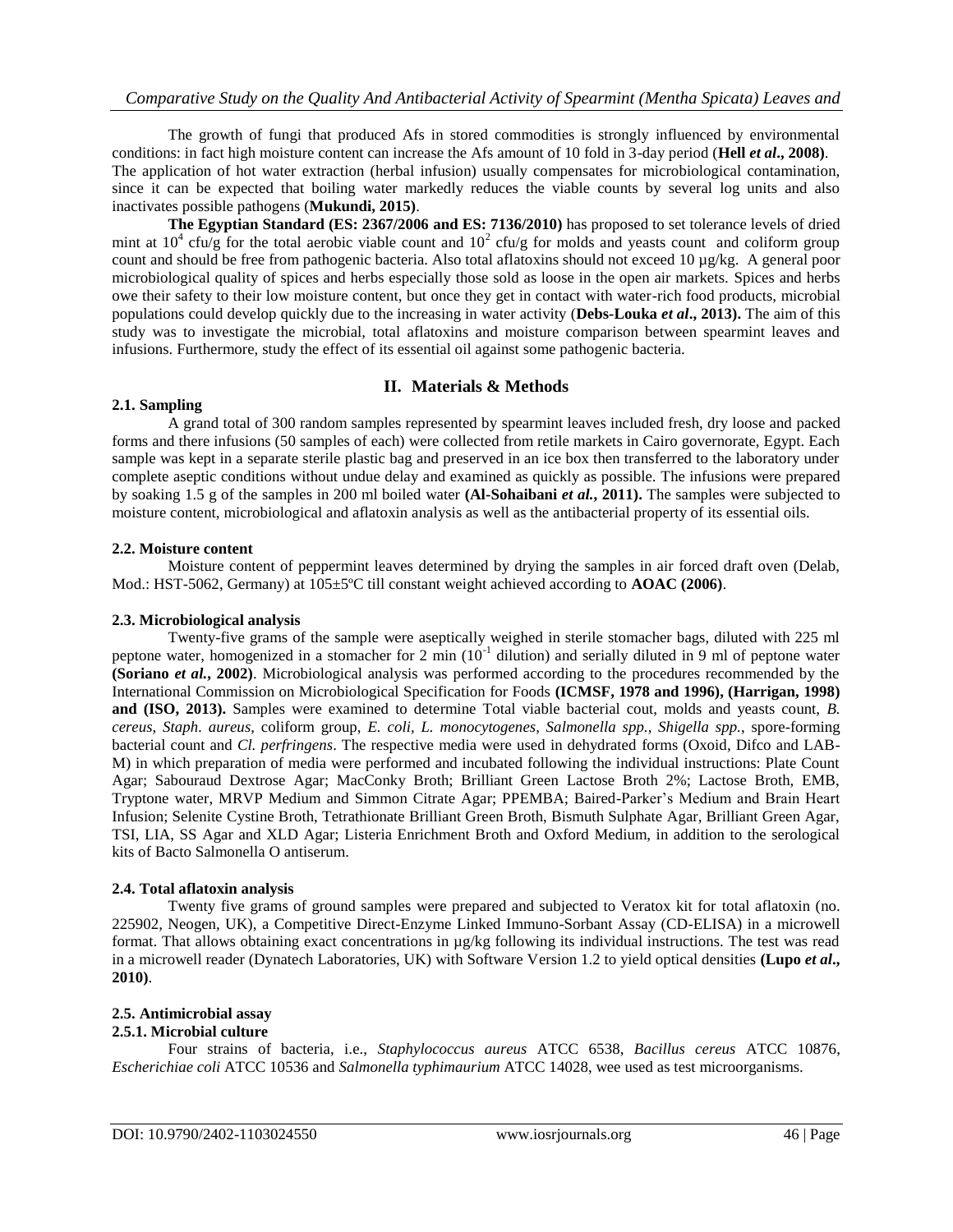## **2.5.2. Extract of spearmint oil**

The fresh leaves samples were grinded and subjected to hydrodistillation by Clevenger type apparatus at 100ºC/4hrs according to **Sulieman** *et al.* **(2011)**. The yellow essential oil was separated and dried by anhydrous sodium disulfate (0.5 g), filtered through a 0.22µm filter (Millipore, USA), kept in a dark vail at 4°C prior further analysis.

### **2.5.3. Disk diffusion assay**

The antibacterial activity of *M. spicata* essential oil was examined by disk diffusion assay according to **Shahbazi (2015)**. Separate sets of the filter paper discs (diameter 6 mm; Whatman no. 1) were prepared by impregnated with 10, 20 and 30 µl of the essential oil and placed on the surface of Mueller Hinton Agar medium inoculated with the given microorganisms. The plates were incubated 37ºC overnight and examined for the zone of inhibition. Positive (tetracycline) and negative Dimethyl Sulfoxide Controls were considered in the present test. All experamints were repeated in triplicate.

### **2.6. Statistical analysis**

The individual microbial observations were analyzed and expressed in terms of Mean±Standard Deviation (SD). T-test for paired comparison was carried out to detect the significant difference  $(p<0.05)$  between the means of spearmint leaves and infusion samples using statistical software (Windows software version 19, 2010, SPSS, Inc, Chicago, IL). The descriptive statistics were carried out to characterize the distribution of the evaluation of the samples **(Levin** *et al***., 2013).**

## **III. Results And Discussion**

The results of microbial analysis including TAVB, molds and yeasts count, spore-forming bacterial count, coliform group, *E. coli, B. cereus, Staph. aureus, Salmonella spp., Shigella spp.* and *Cl. perfringens* from 300 samples of spearmint leaves (fresh, loose and packed) and their infusions are described in **Table (1)**. These results show statistical significant microbial difference (p<0.05) were found between spearmint leaves and infusions. Also, *Staph. aureus, Salmonella spp, Shigella spp* and *Cl. perfringens* were not detected in any of the samples, either spearmint leaves or infusions. It was clearly notice that loose samples are exposed to outer atmosphere contained the highest load of TAVB i.e.  $5.5 \times 10^{7} \pm 1.4 \times 10^{7}$  cfu/g, while was <10cfu/g in infusion samples. Packed samples come second with TAVB average  $2.7 \times 10^6 \pm 1.8 \times 10^6$  cfu/g. The fresh samples were the lowest count i.e.,  $5.7 \times 10^4 \pm 2.2 \times 10^4$ cfu/g. The spore-forming bacterial count ranged within  $9x10^2 \pm 8.7x10^2 \sim 4.7x10^4 \pm 2.5x10^4$  cfu/g. The loose samples seem to have more molds and yeasts count  $(8.7 \times 10^3 \pm 7.3 \times 10^3 \text{ cftu/g})$  than packed  $(6.2 \times 10^2 \pm 5 \times 10^2 \text{ cftu/g})$  and fresh  $(3.5 \times 10^2 \pm 2.7 \times 10^2 \text{ cftu/g})$ . All of the leaves contained the molds and yeasts count above the tolerable limit 10<sup>2</sup> cfu/g, which is hazardous. The loose samples showed coliform group counts  $(2.7 \times 10^2 \pm 6.0 \times 10^1$  cfu/g) exceeded the acceptable levels. On the other hand, fresh and packed samples were within the acceptable levels. The presence of pathogenic bacteria including *E. coli* (18 ~ 28 %) and *B. cereus* (3.6x10<sup>1</sup>±0.4x10<sup>1</sup> ~1.1x10<sup>2</sup>±8.3x10<sup>1</sup> cfu/g) was also observed. Contamination with *E. coli* may be a result of either the habitats (proximity of settlements and animals that could contaminate the herbs with urine and feces) or the poor hygiene of the workers **(Stevic** *et al.***, 2012)**.

| <b>Forms</b>        | Type<br>ΟI<br>data | <b>TAVB</b>                 | Molds & Yeasts              | Coliform group<br>$(MPN)^1$ | E. coli <sup>2</sup> | <b>B.</b> cereus            | Spore-forming<br>bacteria              |
|---------------------|--------------------|-----------------------------|-----------------------------|-----------------------------|----------------------|-----------------------------|----------------------------------------|
| <b>Fresh leaves</b> |                    | $5.7x10^{4} \pm 2.2x10^{4}$ | $3.5x10^{2} \pm 2.7x10^{2}$ | $3.2x10^{1} \pm 2.2x10^{1}$ | -18                  | $3.6x10^{1} \pm 0.4x10^{1}$ | $9x10^2 \pm 8.7x10^2$                  |
|                     |                    | < 10                        | <10                         | -3                          | ND                   | ND                          | <10                                    |
|                     |                    |                             |                             |                             | 0.003                |                             |                                        |
| <b>Loose leaves</b> |                    | $5.5x10' \pm 1.4x10'$       | $8.7x10^{3} \pm 7.3x10^{3}$ | $2.7x10^{2} \pm 6.0x10^{1}$ | 28                   | $1.1x10^{2} \pm 8.3x10^{1}$ | $4.7x10^{4} \pm 2.5x10^{4}$            |
|                     |                    | < 10                        | < 10                        | -3                          | <b>ND</b>            | ND                          | <10                                    |
|                     |                    |                             |                             |                             |                      |                             |                                        |
| packed leaves       |                    | $2.7x10^{6} \pm 1.8x10^{6}$ | $6.2x10^{2} \pm 5x10^{2}$   | $7.8x10^{1} \pm 1.3x10^{1}$ | -22                  | $7.6x10^{1} \pm 3.1x10^{1}$ | $6.0x10^{3}$ $\pm$ 4.5x10 <sup>3</sup> |
|                     |                    | <10                         | < 10                        | -3                          | ND                   | ND                          | <10                                    |
|                     |                    |                             |                             |                             |                      |                             |                                        |

**Table 1.** The microbiological profile (cfu/g) of spearmint leaves forms and infusions

L: Mean±SD of leaves samples TAVB: Total Aerobic Viable Bacteria

I: Mean±SD of infusion samples ND: Not Detected

1: count in cells/g 2: count in percent

P: Significant (2-tailed) -: t cannot be computed because the standard error of the difference is 0 \* No detectable counts of *Stap. aureus, Salmonella spp., Shigella spp.* and *Cl. perfingens* were found in any of the samples.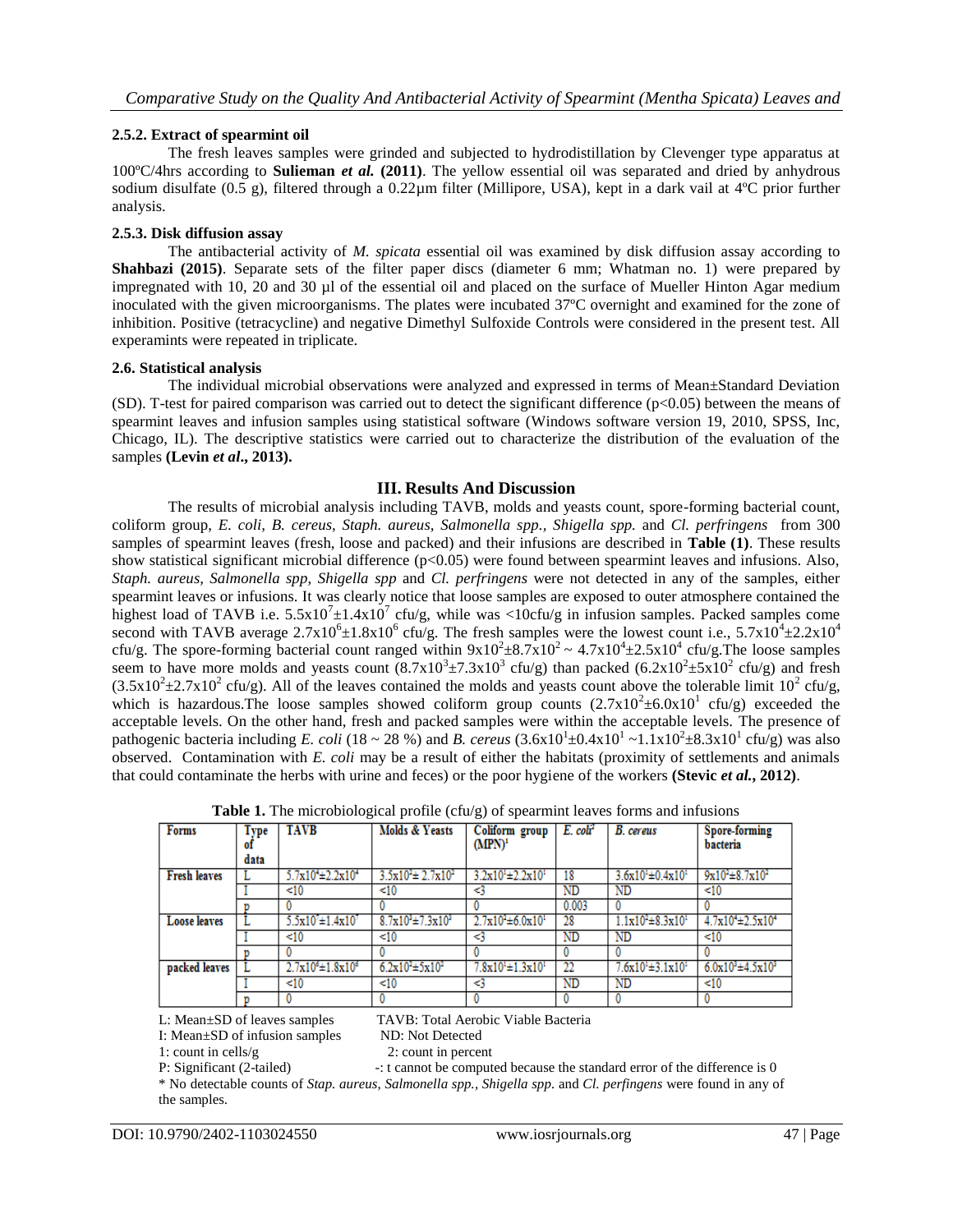Concerning the **Egyptian Standards (ES:2367/2006)** require that TAVB should not exceed  $10^4$  cfu/g but anaerobic bacteria, molds and yeasts count, and coliform group below  $10^2$  and should be free from *E. coli*, *Salmonella spp, Shigella spp* and *Clostridium spp.* In the same context, **Debs-Louka** *et al.* **(2013)** mentioned that samples which sold as loose and exposed to outer atmosphere (sold in an open-air marketplace), are for the majority microbiologically rejected. Handling and packing after drying may result in contamination of processed leaves with microorganisms. Moreover, environmental dust settling on different parts of the plant can potentially carry bacterial and mould spores **(Abd El-Aty** *et al***., 2014)**.

**Fig. (1)**, gives the percentage estimation of the moisture content of the leaves samples under investigation. The moisture content of fresh samples (85%) is higher than the dry leave samples either loose (8.45%) or packed (7.37%).

During this time, if the moisture of the product were to increase to levels allowing spore germination, significant mold growth and possibly mycotoxin production could occur **(Stević** *et al.***, 2012).** The aw of the final product will not support growth of pathogenic bacteria but may enable survival **(EFSA, 2013)**.



The diameters of the growth inhibition zones are shown in **Table (2).** The results indicated that spearmint oil has apparent antimicrobial activity against tested pathogenic bacteria. The essential oil (10, 20 and 30 µl) exhibited moderate level of antibacterial activity against all test microorganisms. The spearmint oil showed potent antibacterial activity against *Staph. aureus, B. cereus, S.typhimurium* and *E. coli,* where the inhibition zones ranged  $(6.3\pm0.6 \sim 14.7\pm0.6 \text{ mm})$ ,  $(7 \sim 16 \text{ mm})$ ,  $(4.3\pm0.6 \sim 14.3\pm0.6 \text{ mm})$  and  $(4\pm1 \sim 11.7\pm0.6 \text{ mm})$ , respectively. The highest sensitivity showed by *B.cereus* (7, 13 and 16 mm) while *E.coli* showed the lowest (4±1, 8.7±0.6 and  $11.7\pm0.6$  mm) against the previous mentioned doses, respectively.

| <b>Table 2.</b> Antibacterial effect of <i>M. spicata</i> essential oil against pathogenic bacteria |                                  |      |      |  |  |  |  |  |  |
|-----------------------------------------------------------------------------------------------------|----------------------------------|------|------|--|--|--|--|--|--|
| Pathogenic bacteria                                                                                 | Dose of M. spicata essential oil |      |      |  |  |  |  |  |  |
|                                                                                                     | 10.1                             | 20.1 | 20 I |  |  |  |  |  |  |

| Pathogenic bacteria | Dose of <i>M. spicata</i> essential oil |                |                |  |  |
|---------------------|-----------------------------------------|----------------|----------------|--|--|
|                     | $10 \text{ ul}$                         | $20$ ul        | 30 ul          |  |  |
| Staph, aureus       | $6.3 \pm 0.6$                           | $11.3 \pm 0.6$ | $14.7 \pm 0.6$ |  |  |
| <b>B.</b> cereus    |                                         | 13             | Iб             |  |  |
| S. typhimurium      | $4.3 \pm 0.6$                           |                | $14.3 \pm 0.6$ |  |  |
| E. coli             | $4 + 1$                                 | $8.7 \pm 0.6$  | $11.7 \pm 0.6$ |  |  |

This finding agreed with **Salim** *et al***. (2015)** in which, microbiological activities of spearmint against *Staph. aureus* and *E. coli* resulted in high inhibition. Menthol is the main constituent of mint oil, which is bactericidal against *Staph. aureus* and *E. coli* **(Balakrishnan, 2015)**. **Znini** *et al***. (2011)** suggested that, the antibacterial activity of *M. spicata* essential oil could be attributed to the presence of carvone and limonene. It has been reported that carvone is one of the most efficient antimicrobial agents of various plants. There were complied with that found by **Sulieman** *et al***. (2011)**. They also concluded that spearmint and spearmint oil can be used as antibacterial, so that they can be used in food preservation.The current results show that Gram positive bacteria were higher in sensitivity response than gram negative bacteria against all the spearmint oil doses. The low susceptibility of Gram-negative bacteria could be attributed to the presence of hydrophobic lipopolysaccharide in their outer membrane which provides protection against different agents **(Shahbazi, 2015)**.

It is evident from the results illustrated in **Fig. (2)**, relative high levels of total aflatoxins were also found in loose (48.73 µg/kg) and packed (37.32 µg/kg) dry samples, while no mean detectable levels were observed in fresh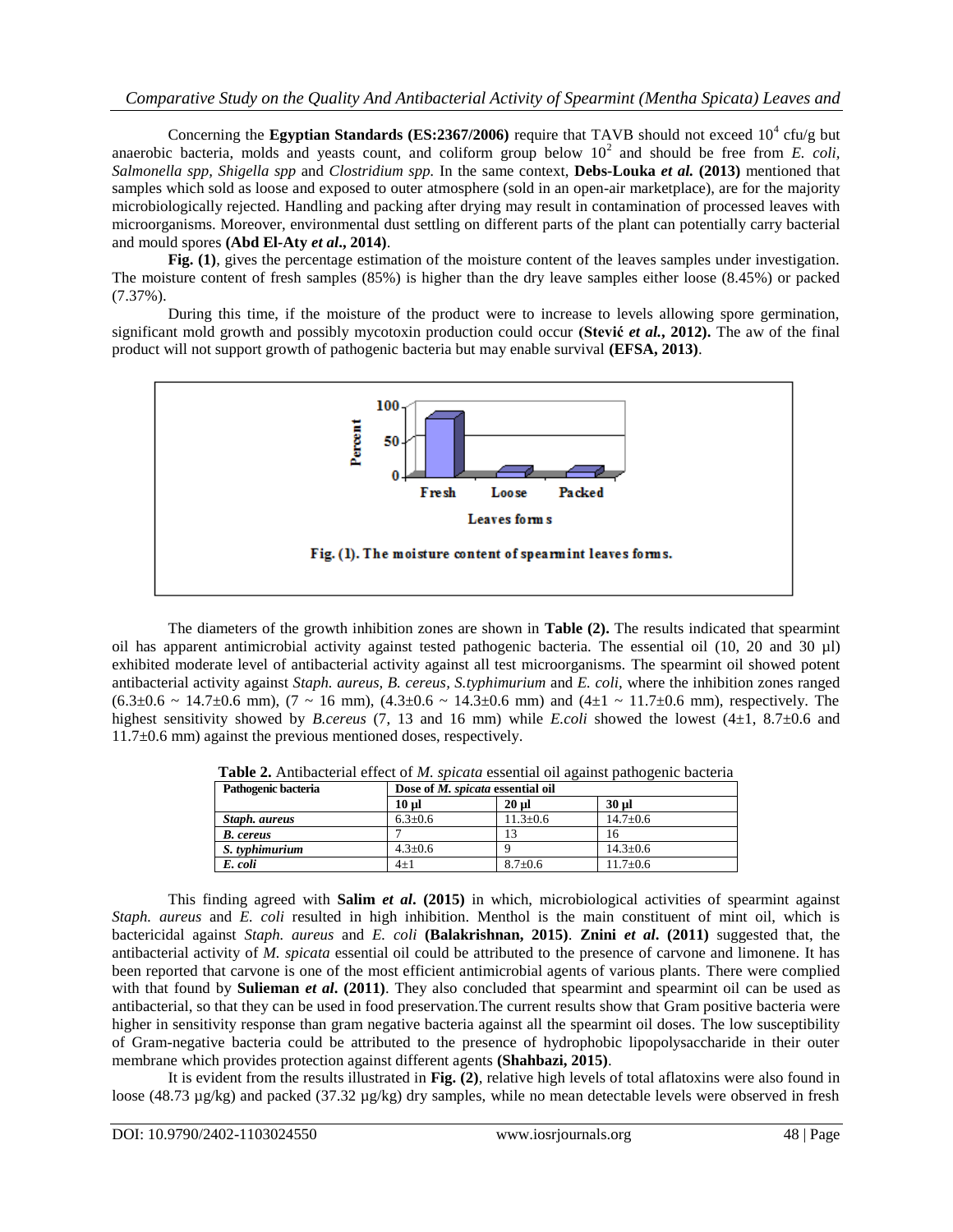leave samples ( $5 \mu g/kg$ ). Furthermore, no detectable levels of total aflatoxins were found in any of the infusion samples (<5 µg/kg). Only 20% of aflatoxins were transferred to hot water. Therefore, the levels of afltoxins in medicinal herbs were considered to safe especially considering the aflatoxin transfer ratio **(Lee** *et al***., 2010)**.



The increase in the consumption of herb medicines has made their use a public health problem due to the potential fungal contamination and the risk of the presence of mycotoxins **(Lee** *et al***., 2011).** According to **Egyptian Standards** (**ES: 7136/2010)** and **Commission Regulation (EC: 1881/2006)**, changes of the concentration of the contaminant caused by dilution process. Liquid samples of the herbal extracts did not register contamination with aflatoxins. On the other hand, 24.0% of the solid samples were contaminated by aflatoxins **(Mukundi, 2015)**.

#### **IV. Conclusion**

The results of this study indicated high contamination level in dry spearmint leaves rather than fresh leaves and infusions. The maximum microbiological load and total aflatoxin content in dry leaves set by the Egyptian Standards were exceeded in loose and packed samples, while all of the infusion samples were within the acceptable limits. It is therefore important for regulatory monitoring the contaminants in spearmint leaves available in the markets. In addition, post-harvest procedures (drying and storing) should be controlled to minimize fungal growth and thus prevent aflatoxin contamination. The essential oil has remarkable antibacterial activity against common food-borne pathogenic bacteria associated with outbreaks.

#### **References**

Abd El-Aty, A.M.; Choi, J.H.; Rahman, M.; Kim, S.W.; Tosun, A. and Shim, J.H. (2014): Residues and contaminants in tea and tea infusions: a review. Food Additives & Contaminants: Part A, 31(11): 1794–1804.

**Al-Sohaibani, S.; Murugan, K.; Lakshimi, G. and Anandraj, K. (2011):** Xerophilic aflatoxigenic black tea fungi and their inhibition by Elettaria cardamomum and Syzygium aromaticum extracts. Saudi J. Biol. Sci., 18: 387–394.

AOAC (2006): Official method of analysis of association of official analytical chemist international. In: Horwitz, W., 18<sup>th</sup> ed. AOAC Press, Arlington, VA, USA, No. 934-01.

**Balakrihnan, A. (2015):** Therapeutic uses of peppermint – A review. J. Pharm. Sci. & Res., 7(7): 474-476.

**[Chotchoungchatchai, S.](https://www.ncbi.nlm.nih.gov/pubmed/?term=Chotchoungchatchai%20S%5BAuthor%5D&cauthor=true&cauthor_uid=22366679)[; Saralamp, P.;](https://www.ncbi.nlm.nih.gov/pubmed/?term=Saralamp%20P%5BAuthor%5D&cauthor=true&cauthor_uid=22366679) [Jenjittikul, T.](https://www.ncbi.nlm.nih.gov/pubmed/?term=Jenjittikul%20T%5BAuthor%5D&cauthor=true&cauthor_uid=22366679)[; Pornsiripongse, S.](https://www.ncbi.nlm.nih.gov/pubmed/?term=Pornsiripongse%20S%5BAuthor%5D&cauthor=true&cauthor_uid=22366679) and [Prathanturarug, S.](https://www.ncbi.nlm.nih.gov/pubmed/?term=Prathanturarug%20S%5BAuthor%5D&cauthor=true&cauthor_uid=22366679) (2012):** Medicinal plants used with Thai Traditional Medicine in modern healthcare services: a case study in Kabchoeng Hospital, Surin Province, Thailand. [J Ethnopharmacol.,](https://www.ncbi.nlm.nih.gov/pubmed/22366679) 7;141(1):193-205.

**Commission Regulation (EC: 1881/2006):** Setting maxium levels for certain contaminants in foodstuffs. Off. J. Eur. Union, L364/5.

**Debs-Louka, E.; El Zouki, J. and Dabboussi, F. (2013):** Assessment of the Microbiological Quality and Safety of Common Spices and Herbs Sold in Lebanon. J. Fd. Nutr. Disor., 2(4): 1-6.

**Egyptian Organization for Standardization and Quality (ES: 2006):** Dried mint. (No. 2367).

**Egyptian Organization for Standardization and Quality (ES: 2010):** Maximum levels for certain contaminations in foodstuffs. (No. 7136).

**European Food Safety Authority (EFSA, 2013):** Scientific Opinion on the risk posed by pathogens in food of non-animal origin. Part 1 (outbreak data analysis and risk ranking of food/pathogen combinations). EFSA Journal, 11(1):3025.

**Harrigan, W.F. (1998):** Laboratory Methods in Food Microbiology. 3rd ed. Academic Press Ltd. Pp: 164-210.

- **Helal, G.A.; Sarhan, M.M.; Abu-Shahla, A.N.K. and Abou El-Khair, E.K. (2006):** Antimicrobial activity of some essential oils against microorganisms deteriorating fruit juices. Microbiology, 34(4): 219-229.
- **Hell, K.; Fandohan, P.; Bandyopadhyay, R.; Cardwell, K. and Kiewnick, S. (2008):** Pre- and post-harvest management of aflatoxin in maize: an African perspective. In: Leslie, J.F.; Bandyopadhyay, R. and Visconti, A.C. (eds.) Mycotoxins: Detection methods, management, public health and agricultural trade. ABI Publishing, Wallingford, UK, pp. 210-219.
- **ICMSF (1978):** Microorganisms in Food 1. Their significance and methods of Enumeration (2<sup>nd</sup> ed.), Toronto, University of Toronto Press, pp: 107-273.